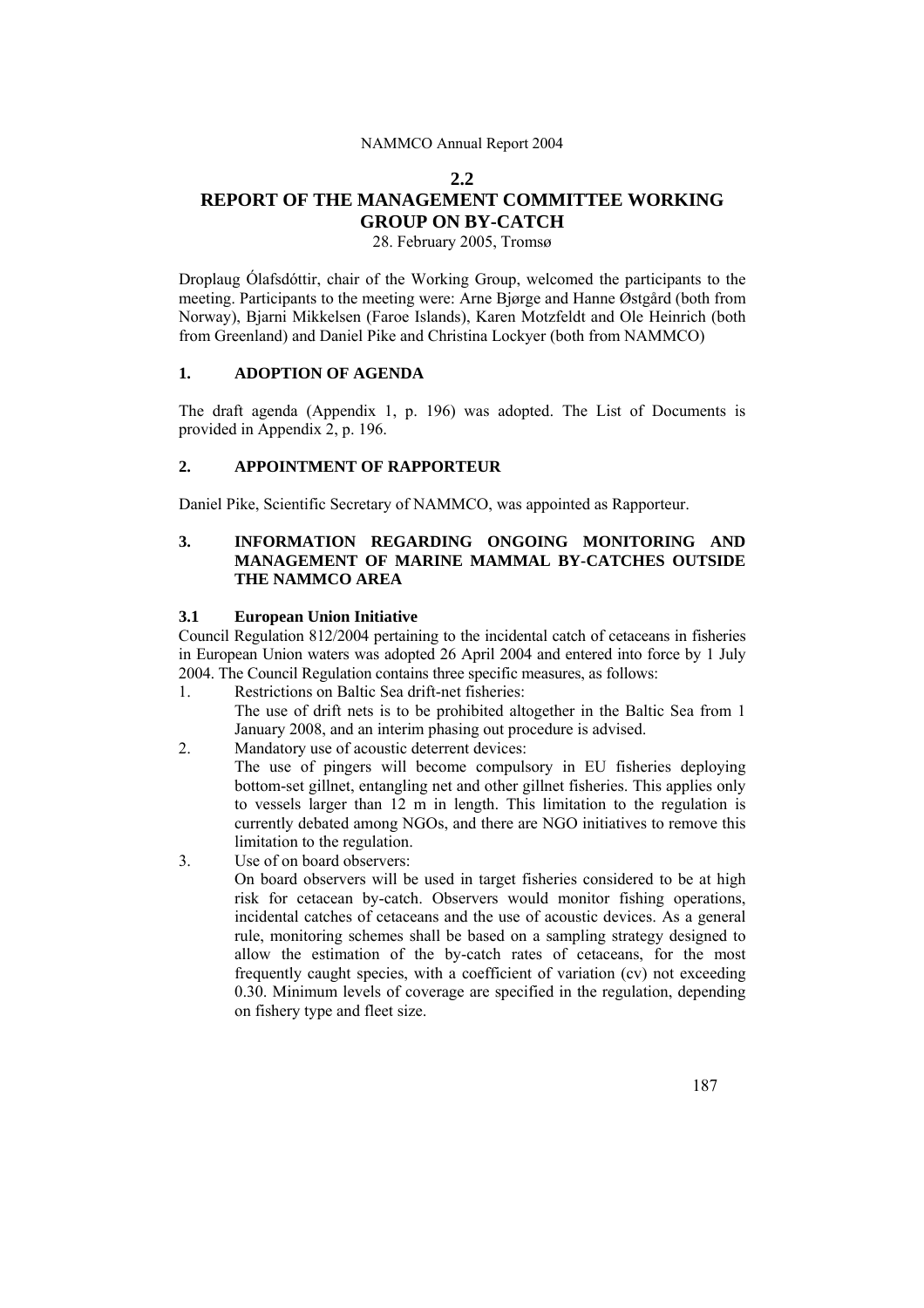Implementation of the new regulation will be the responsibility of Member States. There is no central coordinating body for the implementation process, and it is anticipated that the progress of implementation will differ between Member States.

#### *Discussion*

It was clarified that the new regulation applies only to countries covered by the Common Fishery Policy, *i.e*. member countries of the EU.

It was noted that the use of pingers began some years ago in Danish fisheries, and has been found to be effective in reducing the by-catch of harbour porpoises there.

It was not immediately apparent how the minimum observer coverage levels specified in the regulation and the target minimum precision level of  $cv \le 0.3$  for by-catch estimates were related. The precision of estimates from observer programmes depends mainly on the level of observer coverage and the rate of by-catch. Thus coverage rates would have to be relatively higher to give acceptable estimates for rarely by-caught species and for fisheries with low by-catch rates. Therefore the coverage necessary to achieve the specified level of precision would be species and fishery specific.

# **4. REVIEW PROGRESS IN MONITORING AND MANAGEMENT OF MARINE MAMMAL BY-CATCHES WITHIN THE NAMMCO AREA**

#### **4.1 Progress in monitoring marine mammal by-catches by NAMMCO Member Countries**

Mikkelsen noted that there had been no changes in the by-catch reporting system in the Faroe Islands. Fishery logbooks are mandatory for all vessels larger than 110 BRT, and no logbook system is in place for smaller boats. The logbook reporting system is not formatted for by-catch reporting, but fishers have been instructed to report bycatch as supplementary comments. Reporting is not mandatory for foreign vessels fishing in Faroese waters.

Motzfeldt reported that, while the monitoring of offshore fisheries through the observer programme is ongoing, there had been no new developments in by-catch monitoring in coastal fisheries in Greenland over the past year. In most cases by-catch of small whales and seals in some coastal fisheries is included in the catch statistics but there is no way to separate out by-catch from directed catch. In this connection the Working Group recalled the definition of by-catch accepted by NAMMCO in 1999: "Marine mammals taken incidentally in fisheries targeting other species". In this context incidental catches of marine mammals should be reported as by-catch even if they are fully utilised. While this may not be important in the management context if there are no conservation issues or harvest controls, if harvest must be controlled in the future, it will be essential to be able to separate directed from incidental catch.

Ólafsdóttir noted that the reporting of marine mammal by-catch in fishery logbooks is mandatory on all vessels in Iceland. These obligations were however not met by fishermen and no effective official control was in place until 2002. An effort to facilitate and introduce a procedure for reporting marine mammal by-catch through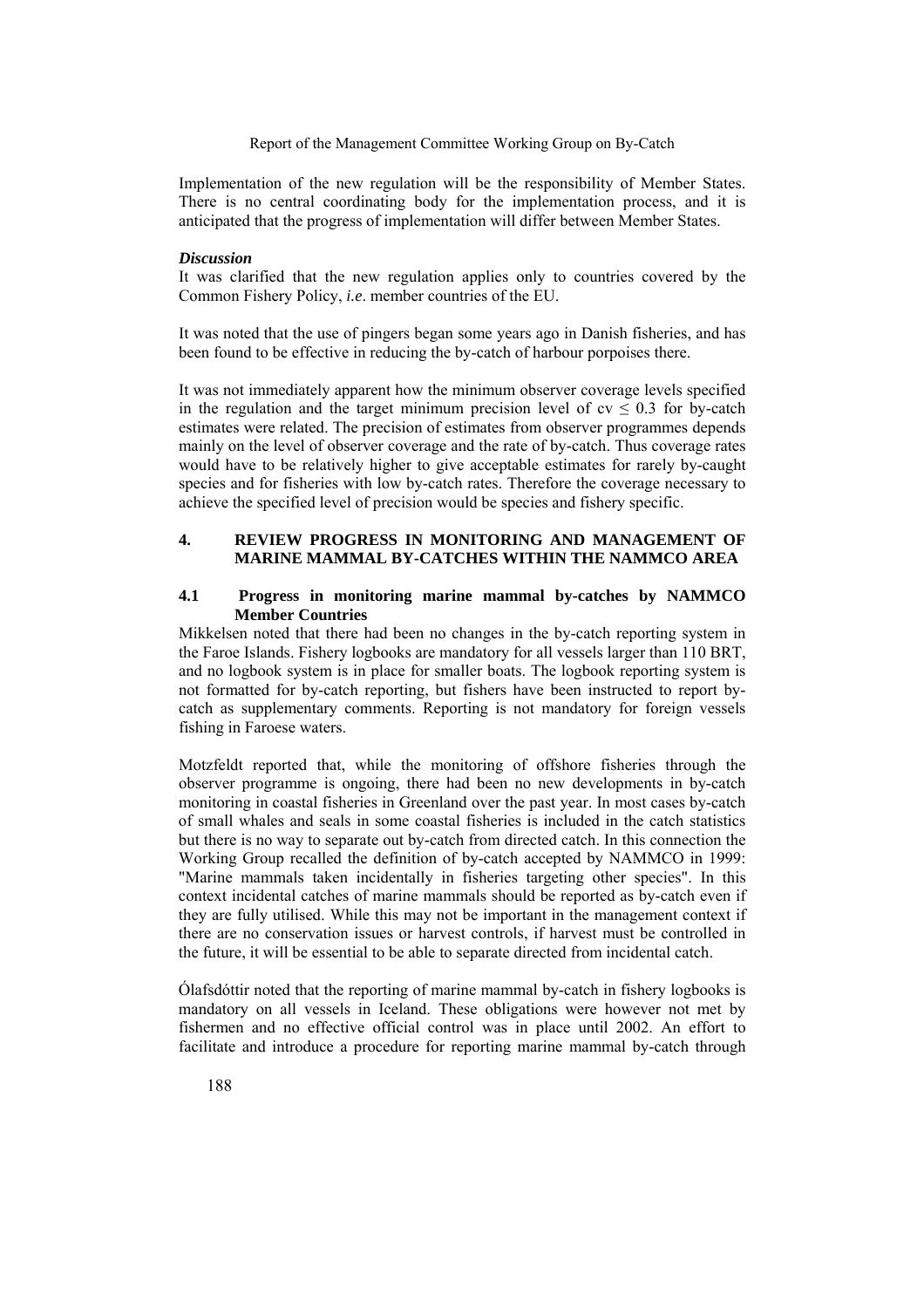the log book system was initiated for the gillnett fishing fleet in 2002. The system is unchanged from last year.

Bjørge reported that the reporting of marine mammal by-catch in fishery logbooks has been mandatory since 2003 on vessels larger than 21 m in Norway. However there is no system in place to collect and analyse the data from the logbooks, so the effectiveness of the programme is not known. In 2004 fisheries observers on larger offshore fishing vessels were instructed to also report by-catches of marine mammals. A computer programme for recording and reporting fishing effort, target species catches and by-catches of fish was modified to incorporate species of marine mammals. An evaluation of the effectiveness of this system is in progress.

In 2004 the Institute of Marine Research began a pilot project in which a limited number of coastal gillnetters were contracted to provide detailed records of their fishing effort, target species catches, and by-catches of marine mammals. The effectiveness of this procedure has been evaluated and the programme will be expanded in 2005.

# **4.2 Evaluation of procedures developed and implemented by NAMMCO Member Countries**

# *4.2.1 Iceland*

In 2004 the Management Committee requested the Scientific Committee to carry out an evaluation of the data collection and estimation procedures used in the Icelandic by-catch monitoring programme. This evaluation was carried out at the 12th meeting of the Scientific Committee in 2004. The evaluation focused on the methods used and the reliability of the by-catch estimates rather than on the significance of the estimates themselves.

In 2002 a procedure of monitoring marine mammal by-catch was introduced to the gillnet fishery in Iceland. From 4.5-4.8% of the operating fishing vessels reported marine mammal by-catch in the fishery log books in 2002 and 2003. The results from a questionnaire survey conducted in 2004 were used to interpret the by-catch data from the log books and estimate the total number of marine mammals, mainly harbour porpoises, entangled in the gillnet fishery in 2002, 2003 and the first half of 2004. The results were compared to the fishermen's own attempts to estimate the annual by-catch and secondly, to information obtained from gillnet research surveys performed in March and April 2003 and 2004. The comparison revealed a considerably lower estimate using the log book reports, probably indicating that estimates produced from the log book reports are negatively biased.

The Scientific Committee noted that it was assumed that those fishermen, who reported by-catch in their logbooks, did so for every by-catch event. This assumption is demonstrably false as some fishermen indicated in response to the questionnaire that they reported by-catch only occasionally. This would cause a negative bias of unknown magnitude in the by-catch estimation. This problem could be solved in the future by modifying the logbook forms such that the presence or absence of marine mammal by-catch was consistently reported for every gear cast.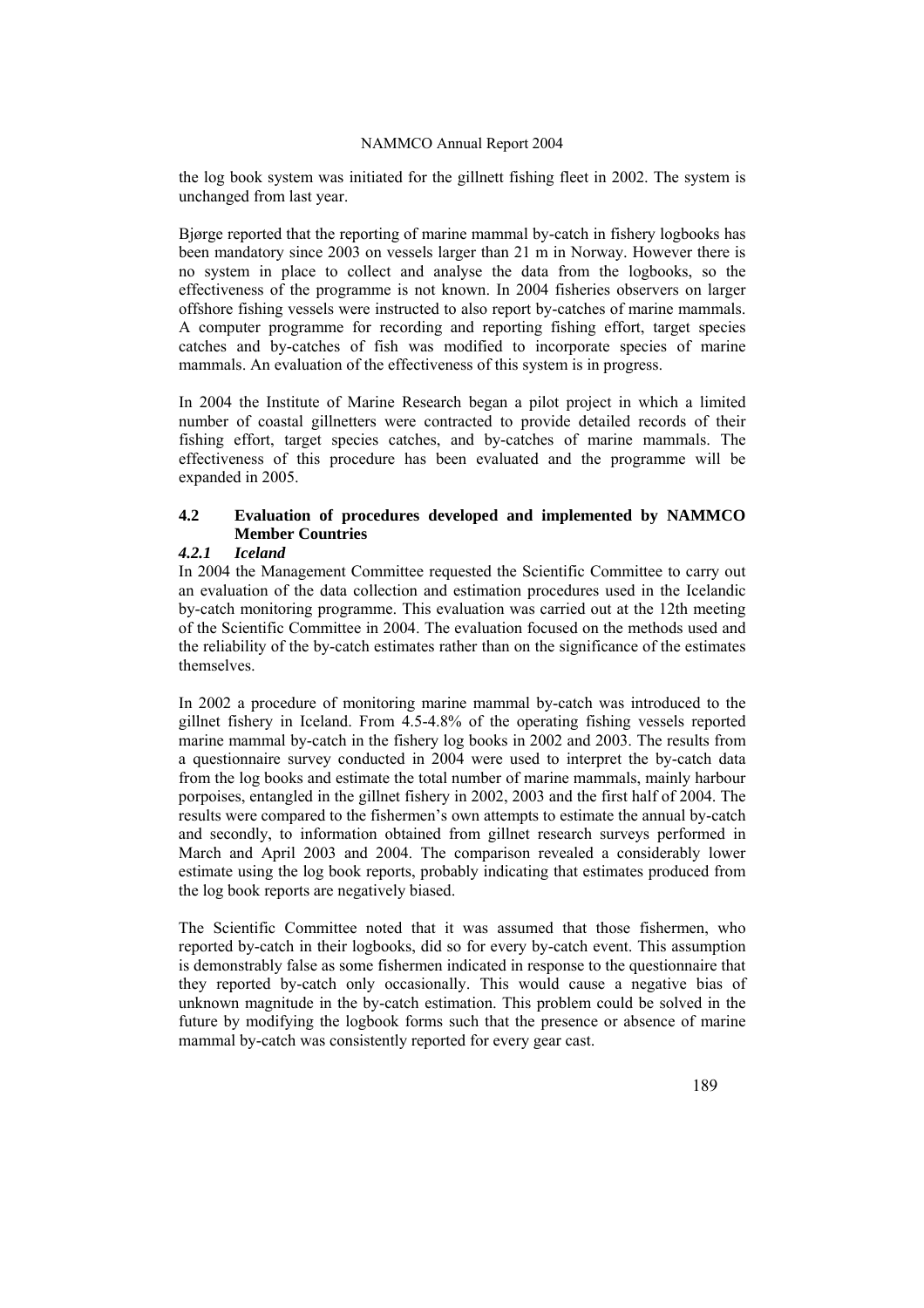It was also assumed that fishermen did not deliberately falsify their logbook records or answer untruthfully to the questionnaire survey, by reporting that they had no by-catch when in fact they did. It is impossible to estimate the magnitude of this bias, if it exists, in a self-reporting scheme. The most likely effect of such deliberate falsification would be to cause an underestimation of by-catch.

The uncertainty of the by-catch estimates was not estimated, but it was considered that it should be possible to do so. Given the low return rate of by-catch records, this uncertainty is likely to be very high, especially for species that are rarely taken. The only way to improve the precision of the by-catch estimates would be to increase the response rate of fishermen. While the by-catch estimates from the experimental gillnet survey programme provide an independent check on the estimates from logbooks, the uncertainty in these estimates is likely also to be very high because of the relatively low amount of effort in the survey fishery. Therefore the gillnet survey will likely have very low power to provide estimates of by-catch with required precision.

Similarly, direct independent observation of a subsample of the fishery could provide an unbiased and independent estimate of by-catch. But again, the precision of the estimate would be directly proportional to the fishing effort that could be observed. It is possible to calculate the amount of observer coverage required to produce estimates of a given precision, and the Committee recommended that this be done for the Icelandic fishery.

No estimate of by-catch was provided from the lumpsucker gillnet fishery, which is known to take marine mammals.

In summary the Scientific Committee recommended the following actions to improve the estimation of by-catch in Icelandic fisheries:

- i. Logbook reporting forms should be changed such that the presence or absence of by-catch is reported for every gear cast, along with associated effort data;
- ii. Full uncertainty should be incorporated into the by-catch estimates from the logbook programme and the experimental gillnet survey;
- iii. An analysis should be carried out of the level of observer coverage required to achieve an acceptable level of precision in by-catch estimates from the Icelandic gillnet fishery;
- iv. By-catch from the lumpsucker gillnet fishery should be estimated.

#### Discussion

It was noted that any self reporting is dependent on the willingness of fishermen to participate. It has been the experience in Iceland and other areas that a sustained effort must be made to explain the programme to fishermen and continually remind them of the requirement to report marine mammal by-catch.

The recommendations of the Scientific Committee were supported by the Working Group. The importance of including a level of precision in by-catch estimates was especially emphasised. In this regard it will be necessary to establish target levels of precision that are required for management. It was considered likely that such a level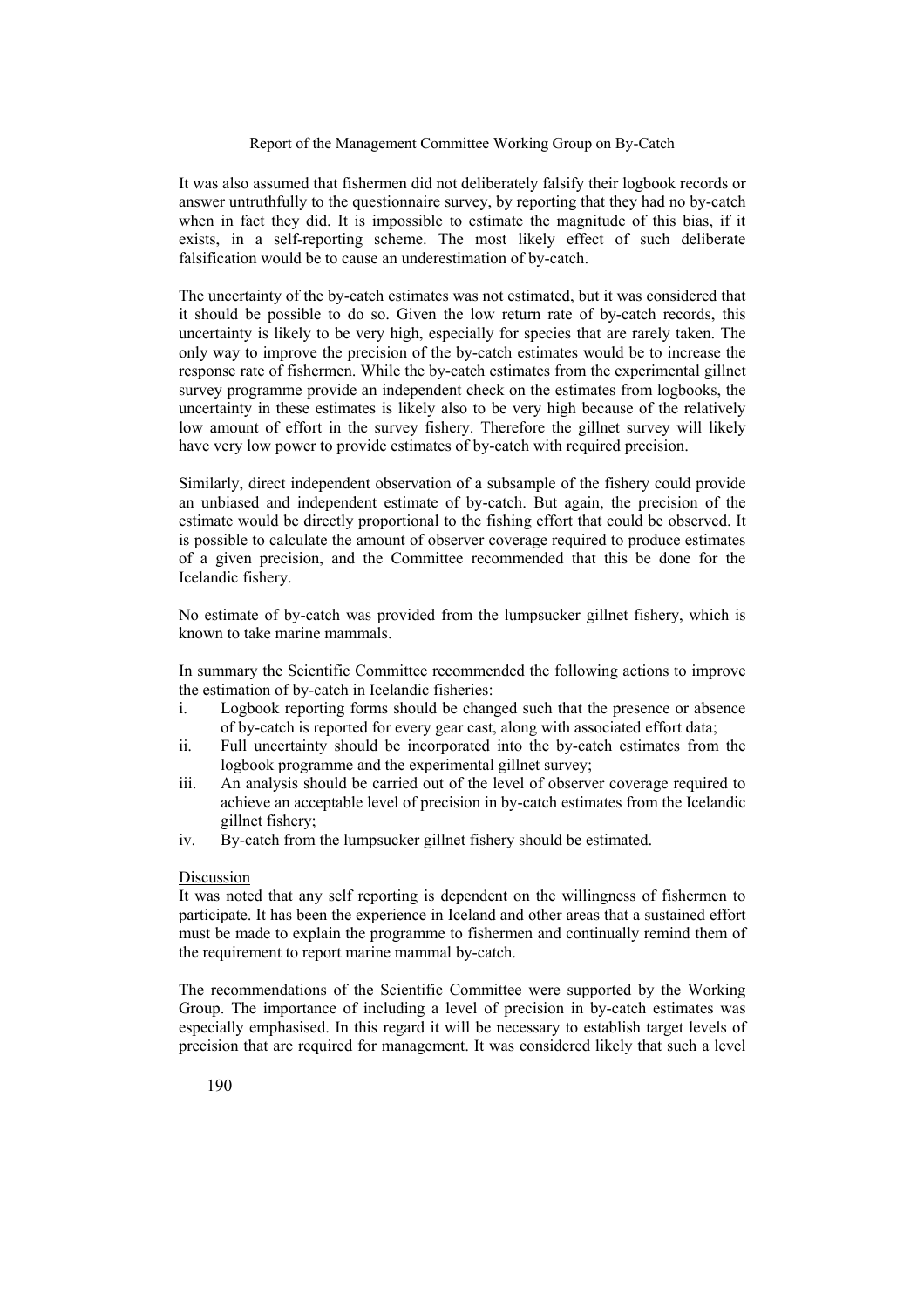would likely be at least as precise as that established by the EU, *i.e.*  $cv \le 0.3$ . However such targets may be species specific. Having a target level of precision will simplify the process of designing an effective by-catch monitoring programme.

Bjørge informed the Working Group that Norway is evaluating the use of the catch of target fish as a scaling factor to convert by-catch observations from monitoring programmes to total estimates of by-catch. This is in contrast to the Icelandic programme which uses fishing effort as a scaling factor. The two methods will be compared once the Norwegian programme begins to produce data. This could be done as well within the Icelandic data set, for which catch and effort data are available.

It was concluded that the system used in Iceland of monitoring marine mammal bycatch through fishery logbooks could be a useful model for other countries to use as a starting point. To be effective, the system would have to be modified such that the presence or absence of by-catch is recorded for every gear cast. It was recognised that this would require changes in logbook format which might be problematic for practical reasons in some cases. It was also recognised that such a system was likely to result in negatively biased estimates in most cases due to non-reporting and potentially to deliberate misreporting. Therefore, in high risk fisheries or for species of special conservation concern for which very precise and unbiased estimates are required, a logbook system might have to be augmented by an observer programme with a targeted level of estimation precision.

### *4.2.2 Other countries*

In Norway, observer programmes to monitor by-catch have just begun to function and their effectiveness is currently under evaluation. It was suggested however that in addition the data from the mandatory logbook reporting system should be analysed to see if it can be used to estimate by-catch levels in some fisheries. The Faroe Islands and Greenland have no by-catch monitoring programmes that are suitable for evaluation.

# **5. EVALUATION OF THE POTENTIAL RISK OF MARINE MAMMAL BY-CATCH IN THE FISHERY WITHIN THE NAMMCO AREA**

#### **5.1 Spatial and temporal overlap in the fishing activity and distribution of marine mammals within the NAMMCO area**

In 2004 the Management Committee recommended that member countries should prepare working documents outlining the existing knowledge about marine mammal by-catch in their jurisdiction, for the consideration of the Working Group on By-catch at its next meeting. These documents would be evaluated by the Working Group and used to develop recommendations and priorities for by-catch monitoring in member countries.

### *Faroe Islands*

Working paper NAMMCO/14/MC/BC/7 provided a summary of ongoing fisheries, fishery management and marine mammal distribution in the Faroe Islands. The main fisheries in Faroese waters are mixed-species, demersal fisheries and single-species,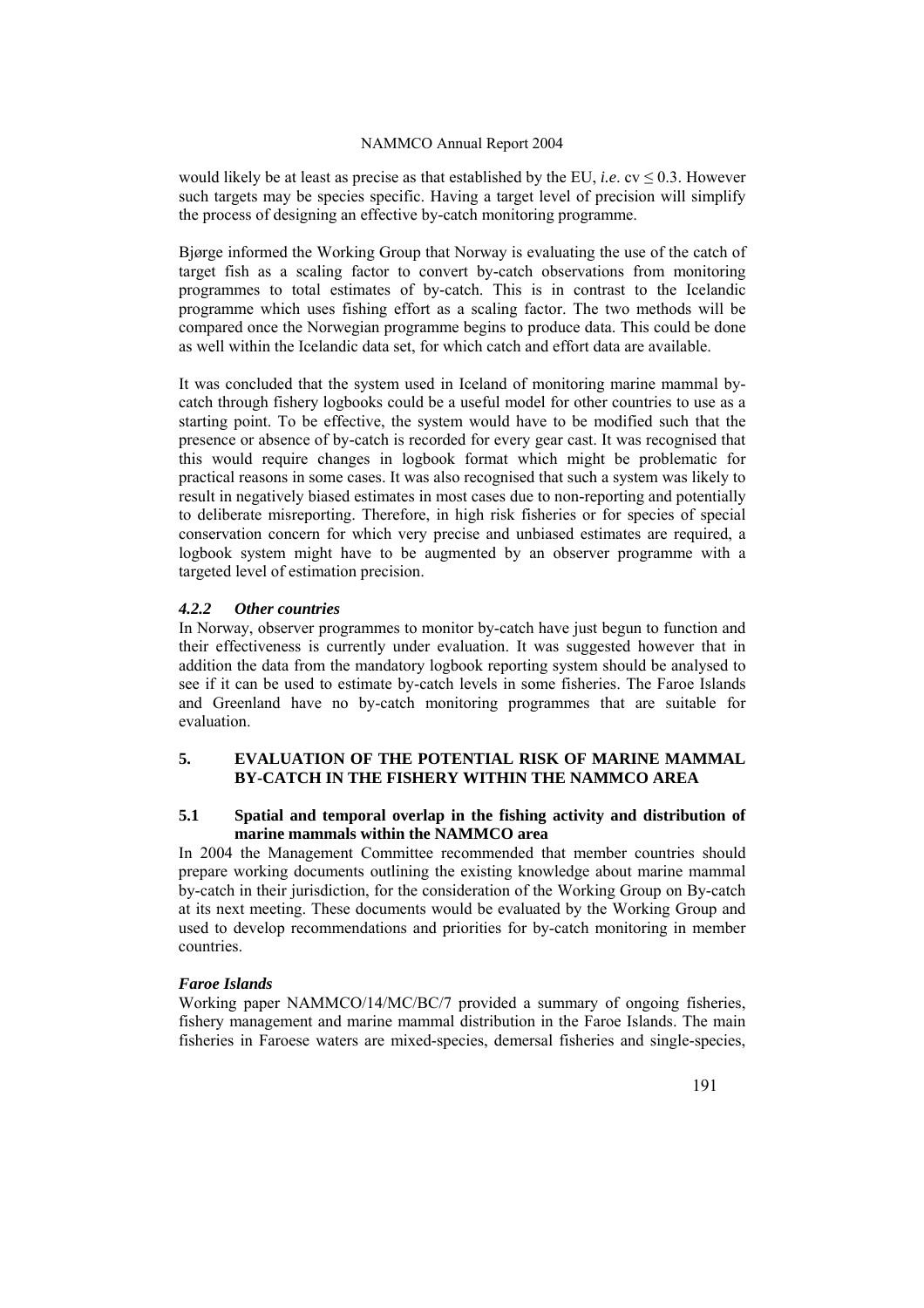pelagic fisheries. The demersal fisheries are mainly conducted by Faroese fishermen, whereas the pelagic fishery is conducted by Faroese and foreign fishermen licensed through bilateral and multilateral fisheries agreements. Gears used include jigging, longlines, otter trawls, pair trawls, purse seine and gillnets. In contrast to most other areas however there is no inshore, shallow water gillnet fishery in the Faroes, and only 8 vessels participate in a deep-water gillnet fishery for Greenland halibut and monkfish. Management of fisheries is based on individually transferable effort quotas within fleet categories. In addition there are limitations on the catch of non-target fish within fisheries, as well as seasonal and area closures to protect spawning areas and juvenile fish.

The most common baleen whales in the Faroes are the minke and fin whales. Common toothed whale species include the pilot whale, northern bottlenose whale, harbour porpoise, white-sided and common dolphins. Grey and hooded seals are the most common seal species in the area. The seasonal distribution of marine mammals is highly variable but some species are present year-round, while others apparently migrate through. In general there is a high degree of overlap between the distribution of marine mammals and some fisheries.

Although no formal by-catch reporting system exists, incidental reports of marine mammal by-catch are very infrequent. This is probably because of the very limited use of gillnets in the area. Reports of by-catch in the other gear types used are infrequent or non-existent.

#### Discussion

The Working Group agreed that the lack of an inshore gillnet fishery was certainly the reason why by-catch appeared to be an infrequent phenomenon in the Faroes. However it was noted that by-catch of harbour porpoises and dolphins is high in some pelagic trawl fisheries in other areas, including the UK and the Bay of Biscay. Given the lack of a formal reporting system and the fact that many of these fisheries are carried out by foreign fleets from which even incidental reports of by-catch could not be expected, the Working Group could not rule out the possibility that by-catch in pelagic trawl and possibly other fisheries was significant in the Faroes.

#### *Greenland*

NAMMCO/14/MC/BC/8 provided a tabular presentation of the major fisheries around Greenland. Offshore fisheries are monitored by observers with an approximate coverage of 50%. Reporting of marine mammal by-catch is mandatory. There are no reports of marine mammal by-catch from these fisheries.

Inshore gears used include bottom trawls, gillnets, long lines, crab pots, scallop dredges and pound nets. Reporting of by-catch for smaller vessels is not mandatory and it is assumed that if by-catch occurs it is reported through the general harvest monitoring programme. In such cases it would not be distinguishable as by-catch.

#### Discussion

While the information presented in NAMMCO/14/MC/BC/8 was considered a useful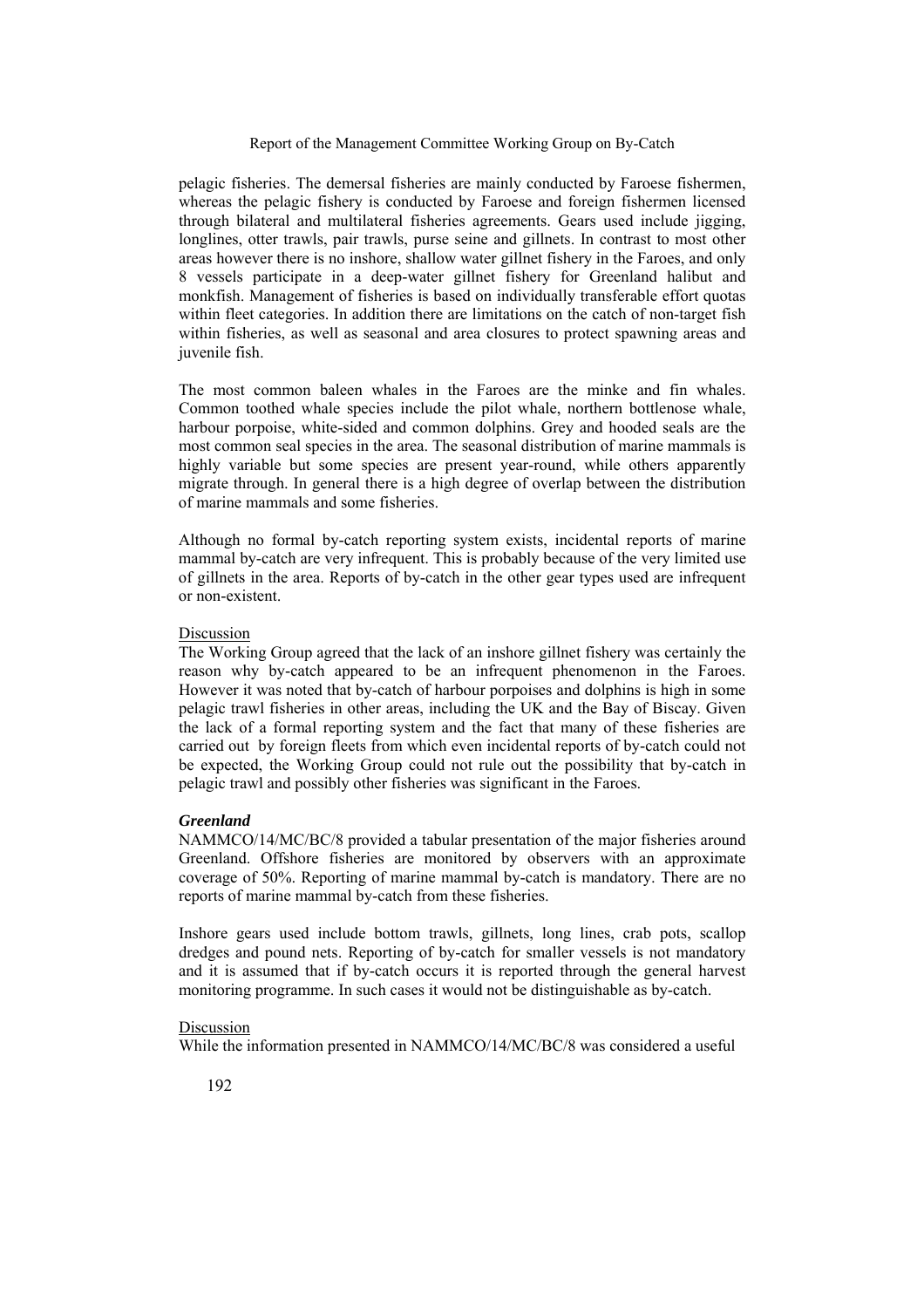first step, the Working Group required more information on the size and spatial distribution of Greenlandic fisheries, and their overlap with marine mammal distributions, in order to evaluate the potential for by-catch in Greenland. This applies particularly to fisheries in nearshore waters. It appears that the offshore fishery is lowrisk in terms of by-catch, as it has relatively high observer coverage and no by-catch has been reported. While it was recognised that most by-catch may be included in the catch statistics, it was considered that some way of estimating by-catch from fisheries is required.

By-catches of humpback whales have occurred for the past few years in West Greenland. The whales become entangled in the float lines of crab traps or pound nets. In addition there have been observations of humpback whales carrying entangled gear. While catches have been small, the size of the population is uncertain, so further information will be required to evaluate the significance of this by-catch. It was noted in this regard that the Scientific Committee is already carrying out an assessment of humpback whales off West Greenland.

#### *Iceland*

NAMMCO/14/MC/BC/9 provided an overview of fishing effort for the main fisheries operated by the Icelandic fishing fleet, as well as an overview of the present knowledge of the distribution of the most common marine mammals in Icelandic waters. Fisheries in Iceland are spread throughout a large area surrounding Iceland. The main fishing fleet operates within the Icelandic EEZ but some Icelandic fisheries are also conducted on the Reykjanes ridge and Irminger Sea southwest of Iceland, the Iceland Faroe ridge, southeast of Iceland and in the Jan Mayen and Barents sea areas northeast of Iceland. Gears used in the fisheries include hand line, gillnet, bottom and pelagic trawls, longlines, purse seines and Danish seines. Year-round inshore fisheries include gillnet fisheries for lumpsucker, codfishes, flatfishes and wolffish.

The most common whales in the Icelandic inshore are minke, humpback and killer whales, harbour porpoises and white-beaked dolphins. Common species encountered offshore include fin whales, pilot whales, sperm whales, sei whales, northern bottlenose whales and white-beaked and white-sided dolphins. While some humpback whales apparently stay year-round in Icelandic waters, most baleen whale species are present only in the spring, summer and fall. Grey and harbour seals are the most common pinnipeds occurring in Icelandic near shore waters.

Comparison of the distribution the fisheries and that of marine mammals may lead to the conclusion that incidental entanglements of marine mammals may occur for all fisheries in Iceland. The largest overlap in fishing effort and marine mammal distribution occurs on the coastal shelf leading to the highest potentials for by-catch in these fisheries. Varying catchability of marine mammals in different gear types is likely to result in various by-catch levels within the same area and season. The highest risk for by-catch is probably in the coastal and near shore gillnet fishery. Some interactions may also occur in the capelin and herring fisheries.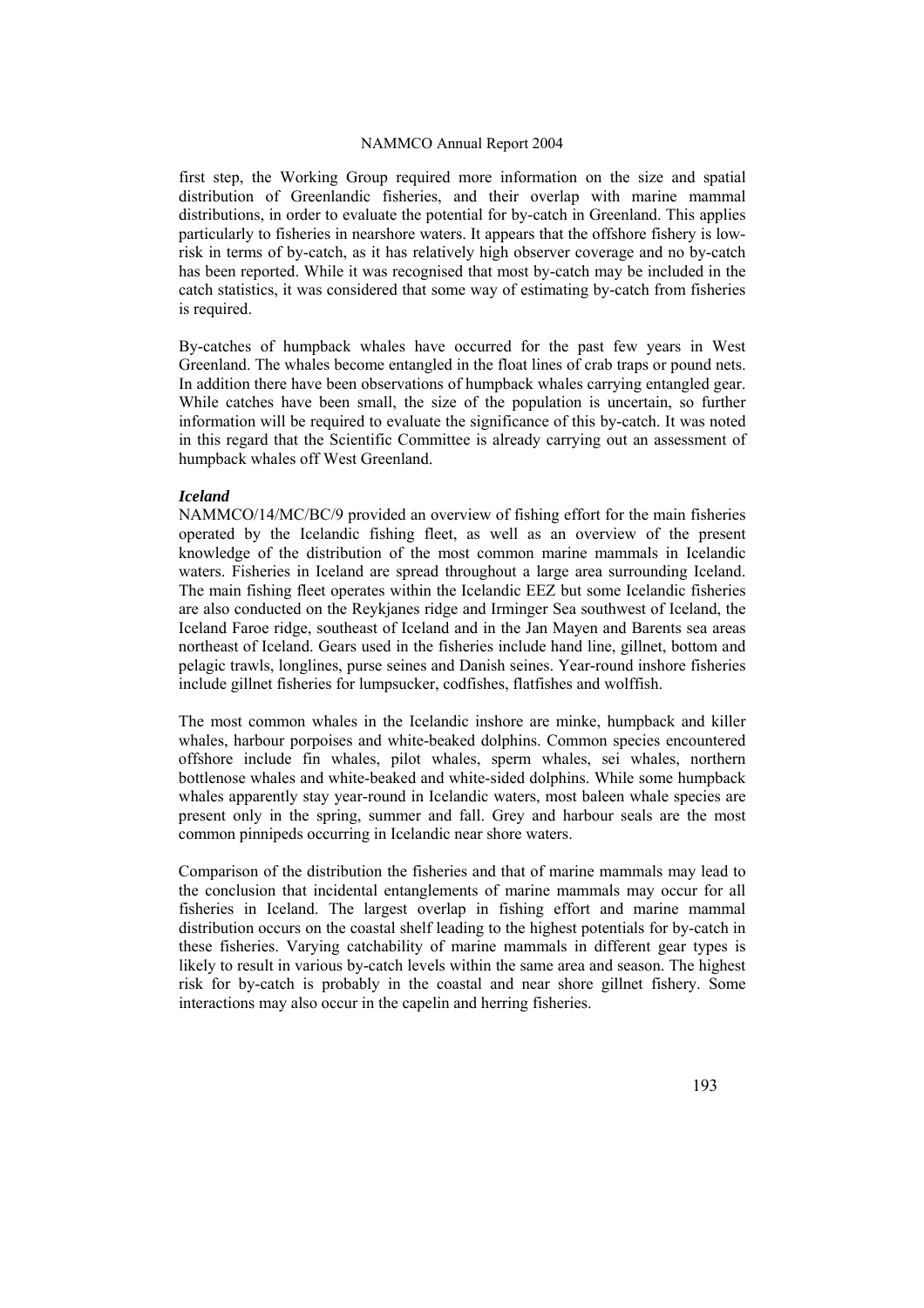## Discussion

The Working Group agreed that the inshore gillnet fisheries were the most likely to result in by-catch in Icelandic waters. Indeed by-catch of harbour porpoise, seals and other species is known to occur in these fisheries. Thus it was recommended that bycatch monitoring be focussed on these fisheries in the near term. Nevertheless, similar to the situation in the Faroes, it was considered that there was potential for by-catch in other fisheries as well. Therefore every effort should be made to obtain information about marine mammal by-catch in other fisheries, probably by establishing a selfreporting system similar to that used in the gillnet fishery.

# *Norway*

Norway did not provide a working paper as had been recommended by the Management Committee.

# **5.2 Other indirect or direct evidence of marine mammal by-catch within the NAMMCO area**

Bjørge informed the Working Group that the recovery of seal tags from Norwegian coastal fisheries indicated that grey and harbour seals may experience an additional mortality of roughly 5% from fishery by-catch. Bottom set gillnets accounted for most of the mortality but the small cod trap net fishery accounted for a relatively high percentage of seal tag returns.

# **6. REPORTING OF BY-CATCH TO NAMMCO**

# **6.1 Reporting in 2004.**

Pike reviewed the by-catch information in the National Progress Reports applicable for 2003. This year, for the first time, all countries used the new National Progress Report format to report by-catch. The Faroe Islands and Greenland reported some bycatch but did not provide details about the fishery in which these animals were caught, as required in the format. Norway provided a brief description of ongoing programmes to monitor by-catch, but did not provide any estimates from these programmes. Reporting from Iceland followed fully the National Progress Report format, and further details are provided elsewhere in this Report.

# **7. OTHER ITEMS**

No other items were brought to the attention of the Working Group.

# **8. RECOMMENDATIONS**

The Working Group supported the recommendations of the Scientific Committee to improve the estimation of by-catch from the Icelandic monitoring system (see 4.2.1). In addition the Working Group made the following recommendations to improve bycatch monitoring in NAMMCO member countries:

1. The use of self reporting through fishery logbooks to estimate by-catch should be considered the minimum level of monitoring for NAMMCO member countries. To be effective, such a reporting system must report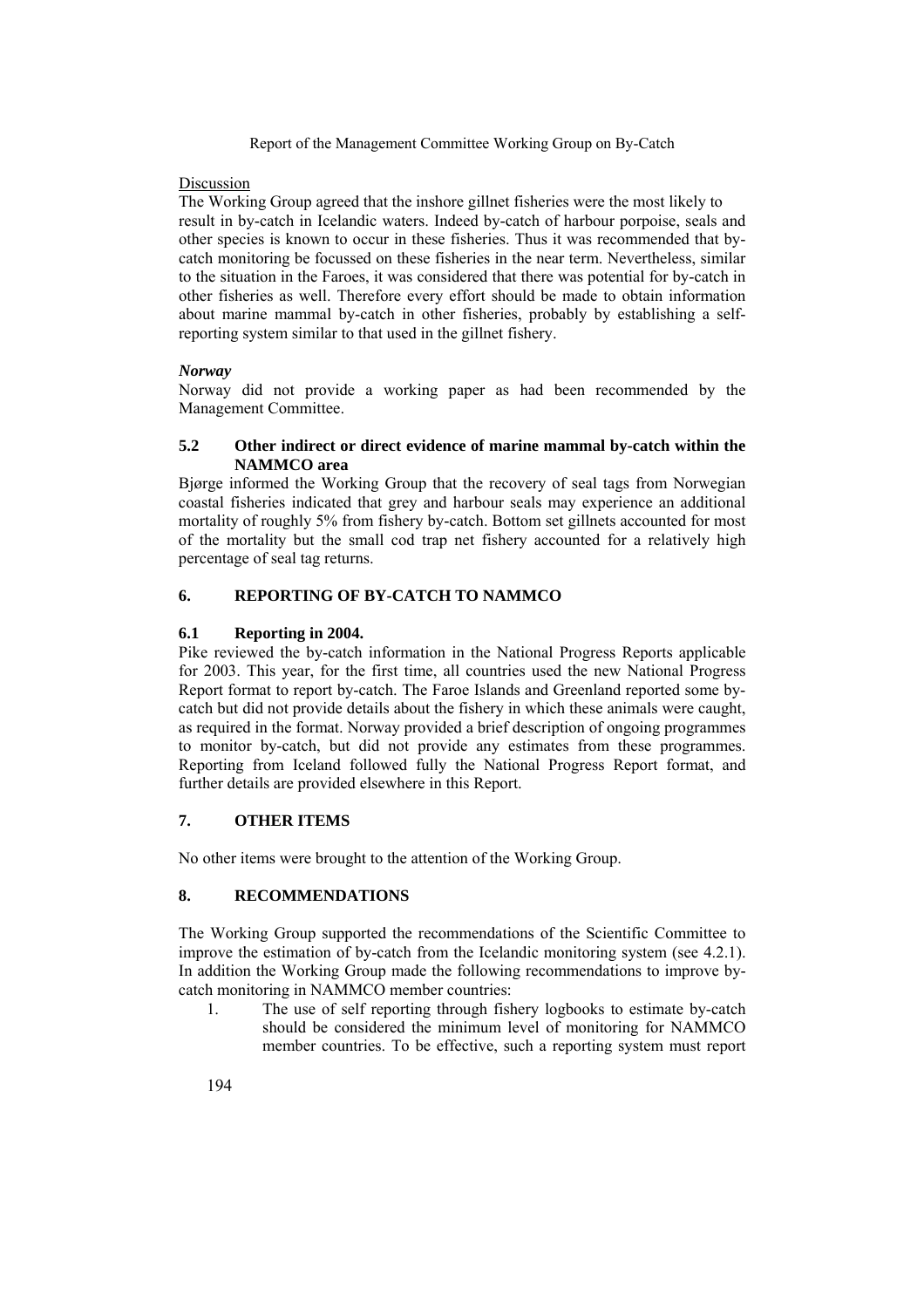the presence or absence of by-catch for every gear set. It is also crucial that fishermen be kept informed about the programme.

- 2. Supplemental monitoring, probably through observer programmes, will be necessary for high risk fisheries and in cases of high conservation concern where more precise and reliable estimates are required.
- 3. Target levels of precision for by-catch estimation should be established. While these may be species or stock specific it was considered likely that such a level would likely be at least as precise as that established by the EU, *i.e.*  $cv \leq 0.3$ .
- 4. The use of target species catch *vs* fishery effort as scaling factors to convert by-catch observations from monitoring programmes to total estimates of by-catch should be compared.
- 5. Norway should continue to develop its observer programme for offshore fisheries and the targeted collection of data from the coastal fishery.
- 6. Norway should evaluate the usefulness of the existing logbook system for estimating by-catch in some fisheries.
- 7. For Greenland, catch of marine mammals resulting from some coastal fisheries with mixed species catches should be specified with regard to catching method.

The Working Group recommended that Greenland and Norway provide the information on the potential for fishery by-catch that was requested for this year (see 5.1). For Greenland, the concentration should be on inshore fisheries.

# **9. FURTHER MEETINGS?**

The Working Group considered the face-to-face meeting to be more productive than previous teleconferences and recommended that this practice should be continued, depending on progress, at the discretion of the Chair.

# **10. ADOPTION OF REPORT.**

The Report was adopted on 1 March 2005.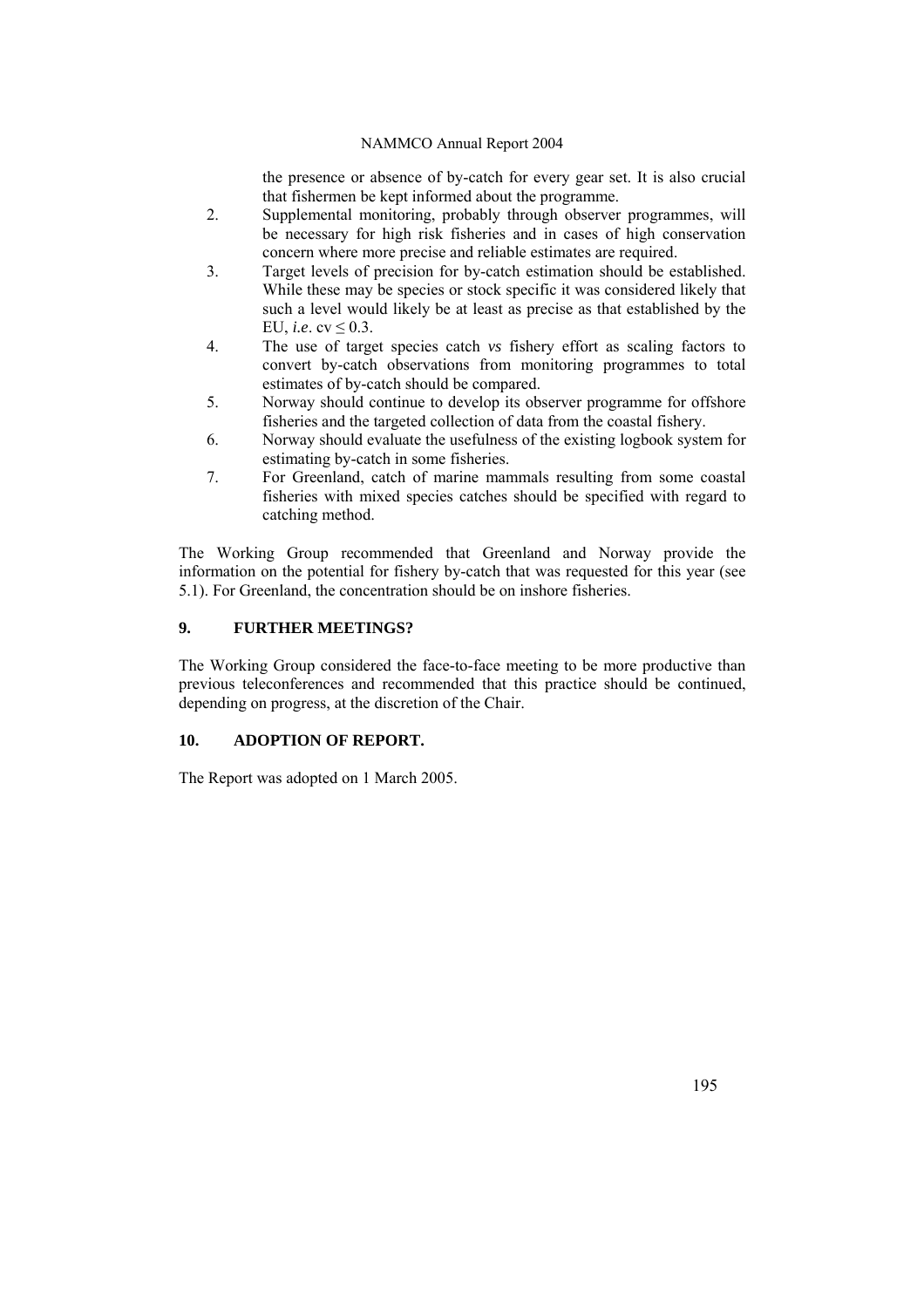Appendices 1& 2

# **APPENDIX 1 – AGENDA**

- 1. Adoption of agenda
- 2. Appointment of rapporteur
- 3. Information regarding ongoing monitoring and management of marine mammal by-catches outside the NAMMCO area
	- 3.1 European Union Initiative
- 4. Review progress in monitoring and management of marine mammal bycatches within the NAMMCO area
	- 4.1 Progress in monitoring marine mammal by-catches by NAMMCO Member Countries
	- 4.2 Evaluation of procedures developed and implemented by NAMMCO Member Countries
		- *4.2.1 Iceland*
		- *4.2.2 Other countries*
- 5. Evaluation of the potential risk of marine mammal by-catch in the fishery within the NAMMCO area
	- 5.1 Spatial and temporal overlap in the fishing activity and distribution of marine mammals within the NAMMCO area
	- 5.2 Other indirect or direct evidence of marine mammal by-catch within the NAMMCO area
- 6. Reporting of by-catch to NAMMCO
- 6.1 Reporting in 2004.
- 7. Other items
- 8. Recommendations
- 9. Further meetings
- 10. Adoption of report

# **APPENDIX 2 - LIST OF DOCUMENTS**

| NAMMCO/14/MC/BC/1          | List of participants                                                                                            |
|----------------------------|-----------------------------------------------------------------------------------------------------------------|
| NAMMCO/14/MC/BC/2          | Draft agenda.                                                                                                   |
| NAMMCO/14/MC/BC/3          | List of documents                                                                                               |
| NAMMCO/14/MC/BC/4          | National Progress Reports: By-catch reporting for 2003.                                                         |
| NAMMCO/14/MC/BC/5          | Bjørge, A. Update on the European Union initiative.                                                             |
| NAMMCO/14/MC/BC/6          | Excerpt from the Report of the 12th Meeting of the                                                              |
|                            | NAMMCO Scientific Committee: 11.1 Estimation                                                                    |
|                            | of by-catch in Icelandic coastal fisheries                                                                      |
| NAMMCO/14/MC/BC/7          | Potential for by-catch in Faroese fisheries                                                                     |
| NAMMCO/14/MC/BC/8          | Potential for by-catch in Greenlandic fisheries                                                                 |
| NAMMCO/14/MC/BC/9          | Potential for by-catch in Icelandic fisheries                                                                   |
| NAMMCO/14/MC/BC/10         | Potential for by-catch in Norwegian fisheries (not<br>provided)                                                 |
| <b>Additional document</b> |                                                                                                                 |
| SC/12/15                   | Olafsdóttir, D. and Gunnlaugsson, Th. Monitoring of marine mammal by-<br>catch in the Icelandic gillnet fishery |